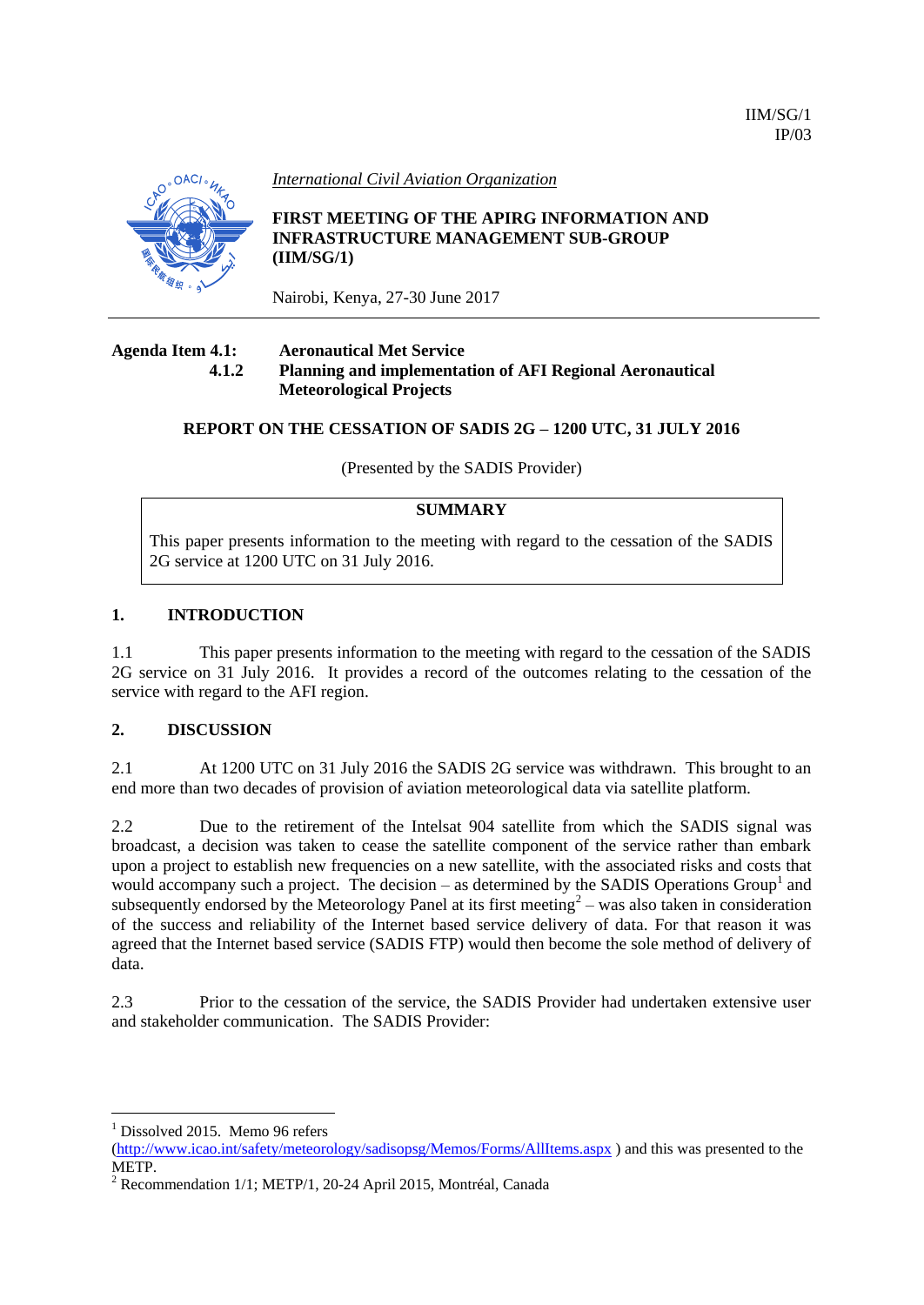- Issued monthly notifications (via SADIS Administrative message (NOUK10)) of the cessation date of SADIS 2G. Two months prior to cessation, more frequent notifications were issued.
- Issued email notifications to approximately 360 known SADIS user contact details, on a monthly basis. Two months prior to cessation, more frequent notifications were issued.
- Contacted all Regional Officers under the SADIS 2G footprint of the cessation data of SADIS 2G.
- Updated the SADIS Provider's webpages [\(http://www.metoffice.gov.uk/aviation/sadis\)](http://www.metoffice.gov.uk/aviation/sadis) to indicate the cessation of the SADIS 2G service.
- Included information regarding the cessation date of the SADIS 2G service within the WAFC London Update newsletter (issued June 2015, March 2016).
- Informed all SADIS Workstation software suppliers listed on the SADIS Provider's webpages [\(http://www.metoffice.gov.uk/aviation/sadis/manufacturers-full\)](http://www.metoffice.gov.uk/aviation/sadis/manufacturers-full) of the cessation of SADIS 2G. All listed SADIS Workstation software suppliers offered help and advice with regard to transition.
- Direct contact with those SADIS 2G users who had not, or had only recently, commenced accessing SADIS FTP in the weeks immediately before cessation of SADIS 2G.

Additionally, the SADIS Provider prepared:

- Frequently asked Questions guide to assist in answering any queries from users.
- Temporary SADIS FTP accounts (to be subsequently followed up to ensure appropriate approvals were in place) to permit access to the service at short notice for those SADSIS 2G users who had not, for whatever reason, transitioned by the date of cessation.
- An information pack to send to users to facilitate as much as possible the user's transition to SADIS FTP.
- 2.4 Following the cessation of the SADIS 2G service at 1200 UTC on 31 July 2016:
	- No AFI SADIS 2G users contacted the SADIS Provider to indicate that they had been unaware of the cessation of the SADIS 2G service, or that they had suffered data loss as a result of the cessation of SADIS 2G.

2.5 Consequently, it is considered that the process to withdraw SADIS 2G did not have any significant negative impact to SADIS users within the AFI region. This is considered to be the result of an effective user notification process, that began 15 months prior to cessation of SADIS 2G and actions by SADIS 2G users to implement transition activities. The support of SADIS Workstation suppliers is also acknowledged.

2.6 The efforts undertaken by all SADIS 2G users within the AFI Region – and in particular the ASECNA member States - to transition to SADIS FTP in a timely fashion are also acknowledged by the SADIS Provider.

## **3. CONCLUSION**

3.1 The SADIS Provider considers that the cessation of the SADIS 2G service within the AFI Region was successful on the basis that there were no reported significant disruptions, and no user identified that they were unaware of the cessation of SADIS 2G.